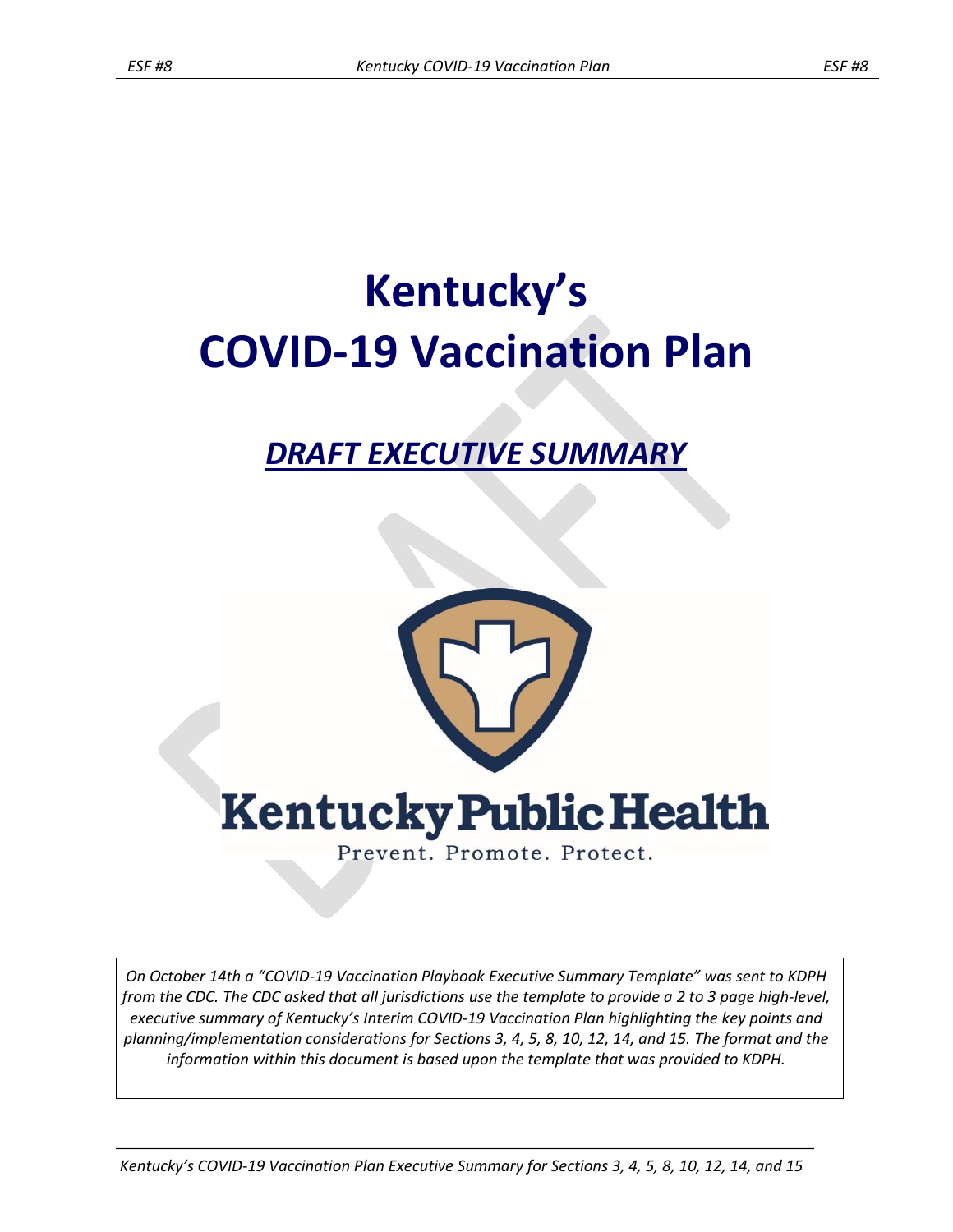#### **INTRODUCTION**

In May of 2020, KDPH established a COVID-19 Vaccination Planning Team. The COVID-19 Vaccination Planning Team structure follows the Incident Command System (ICS) and is a "Branch" under KDPH's COVID-19 ICS structure. The planning team held numerous meetings, discussions and engaged a wide range of stakeholders to inform our planning strategy. The plan provides an outline of the actions, roles, and responsibilities of state agencies and collaborating organizations that will be necessary for a smooth and orderly COVID-19 vaccination distribution and administration process. It should be noted that the plan is a living document- a compilation of strategies based on what we currently know and anticipate. KDPH will continue to add specificity and detail as we learn more.

## **SECTION 3: PHASED APPROACH TO VACCINATION**

#### **Phase 1A and 1B: Potentially limited supply of COVID-19 vaccine doses available**

KDPH will focus initial efforts on reaching recommended target groups and ensuring that vaccination locations, and selected providers can reach target groups, and meet reporting requirements. Kentucky is collaborating with healthcare systems, pharmacies, local health departments and select community partners to vaccinate the phase 1A and 1B targeted groups.

#### **Phase 2: Large number of vaccine doses available**

Focus on ensuring access to vaccine for members of Phase 1 target groups not yet vaccinated, extend efforts to reach people living and/or working in congregate settings, or are at an increased risk of acquiring or transmitting COVID-19. Phase 2 will likely include the need for additional vaccinators to staff PODs (i.e., points of distribution), contract for vaccination services, and expand professional scopes of practice (if necessary).

#### **Phase 3: Sufficient supply of vaccine doses for entire population (surplus of doses)**

Kentucky plans to continue vaccination efforts in this phase with individuals identified in Phases 1 and 2. Federally qualified health centers, rural health clinics, private providers, and pharmacies will take on the majority of the vaccination effort during this phase. While KDPH and LHDs will target vaccination efforts toward the most vulnerable populations, such as homeless populations with limited access to care and, and assist with other targeted vaccination efforts.

#### **Section 4: Critical Populations**

KDPH will establish a Vaccination Allocation Committee (VAC) in which they will review the CDC's Advisory Committee on Immunization Practices (ACIP), the National Institutes of Health (NIH), and the National Academies of Sciences, Engineering, and Medicine (NASEM) recommended target populations and adjust as necessary. The tasks for the committee include reviewing allocation priorities, and the populations that will be added successively as vaccine supplies increase. Among the factors that the committee is expecting to consider are: health disparities and other health access issues; individuals at higher risk (e.g., elderly and those with underlying health conditions); occupations at higher risk (e.g., health care workers and essential industries); populations at higher risk (e.g., racial and ethnic groups, incarcerated individuals, and residents of nursing homes); and geographic distribution of active virus spread. It is likely that KDPH's recommendations for vaccine prioritization will reflect the recommendations set forth by the CDC's advisory committee with minimal changes. KDPH recognizes, though, the potential for alterations of these recommendations based on the evolving epidemiology of COVID-19 and will monitor national recommendations for changes that may occur.

# **Section 5: Vaccination Provider Recruitment and enrollment**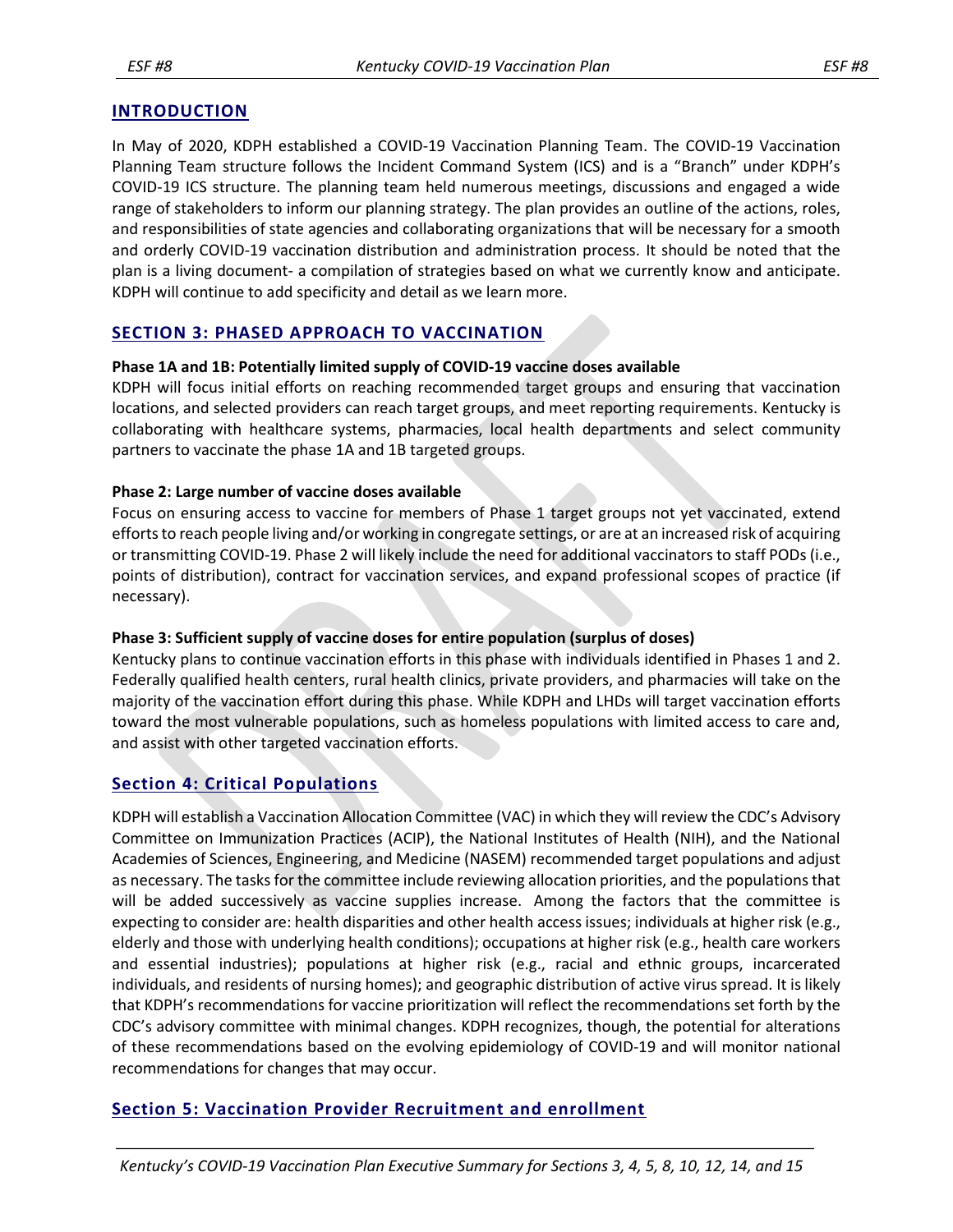An adequate network of trained, technically competent COVID-19 vaccination providers in accessible settings is critical to vaccination success. KDPH concentrated early planning efforts engaging different vaccination providers in various settings that can rapidly vaccinate the initial target groups and populations of focus. KDPH will assure that providers are properly "on-boarded" into the immunization information system, and that the provider has the proper training and equipment before vaccine is distributed.

# **Section 8: Vaccine Storage & Handling**

The cold chain begins at the COVID-19 vaccine manufacturing plant, includes delivery to and storage at the COVID-19 vaccination provider site, and ends with administration of COVID-19 vaccine to a person. COVID-19 vaccine products are temperature-sensitive and must be stored and handled correctly to ensure efficacy and maximize shelf life. Proper storage and handling practices are critical to minimize vaccine loss and limit risk of administering COVID-19 vaccine with reduced effectiveness. Most COVID-19 vaccine will be delivered from the CDC's centralized distributor directly to the location where the vaccine will be stored and administered, although some vaccine may be delivered to secondary depots for redistribution. Certain COVID-19 vaccine products, such as those with ultra-cold temperature requirements, will be shipped directly from the manufacturer to the vaccination provider site. Once COVID-19 vaccine materials are available from the CDC, FDA, and vaccine manufacturer, KDPH will provide mandatory training prior to vaccination locations receiving vaccine supplies. This training will be specific to the COVID-19 vaccines that have been approved. KDPH will provide ongoing technical assistance to COVID-19 vaccination providers to ensure appropriate vaccine storage and handling procedures are established and followed regardless of vaccination setting.

## **Section 10: Vaccine Second Dose reminders**

Some vaccines for COVID-19 will require two doses, administered approximately two to three weeks apart. If two doses are required, it will be necessary to ensure that vaccinated persons return for the second dose. KDPH, along with local health departments/districts, will arrange for information about the need for a second dose to be provided to recipients at the time of initial vaccination. KDPH will utilize the Kentucky Immunization Registry (KYIR) Mass Event Model for the majority of second dose reminders. COVID-19 Providers will be encouraged to schedule the patient's second-dose appointment when delivering their first dose. The CDC says that vaccination "verifications and reminder cards" will be included in the vaccine shipments and that providers will be required to provide vaccination cards to those receiving their COVID-19 vaccination.

# **Section 12: Vaccination Communication**

It is very likely that the COVID-19 vaccination campaign will compete against an anti-vaccination movement that floods social media with [misinformation,](https://www.nytimes.com/2020/06/01/technology/george-floyd-misinformation-online.html) conspiracy theories and propaganda aimed at convincing people to not receive the COVID-19 vaccine. KDPH will evaluate, social, behavioral, and compliance practices and trends in an effort to ensure accurate, proactive, time-sensitive, real-time messaging. KDPH is in the process of structuring a vaccine communication strategy for the Commonwealth. A number of pathways are being examined and will result in a "multi-front" communication strategy utilizing the KDPH Commissioner's Office, the CHFS Office of Public Affairs, the Governor's Office, external partner agencies and a contracted communications firm to ensure effective messaging across all populations.

In order to understand Kentuckians attitude about the potential COVID-19 vaccine KDPH is working with external partners to develop a statewide assessment of public and provider attitudes and beliefs